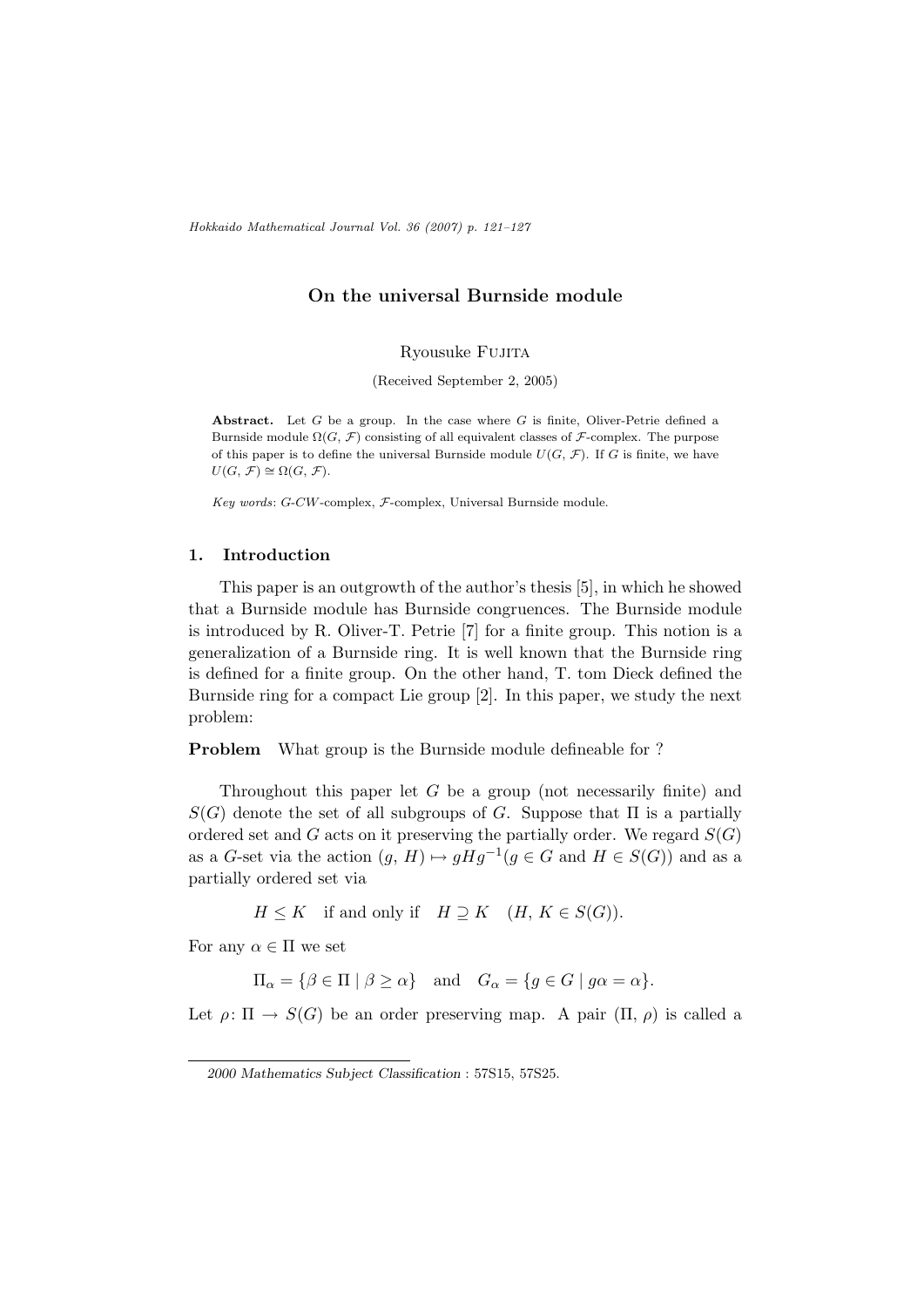122 R. Fujita

G-poset if it is satisfying the following condition: for any  $\alpha \in \Pi$ ,

 $\rho(\alpha) \lhd G_{\alpha}$  and  $\rho: \Pi_{\alpha} \to S(G)_{\rho(\alpha)}$  is injective.

Note that  $S(G)_{\rho(\alpha)} = S(\rho(\alpha)) \subset S(G_\alpha)$  and  $G_\alpha \subset G_{\rho(\alpha)} = N_G(\rho(\alpha))$ , the normalizer of  $\rho(\alpha)$  in G. As example of a G-poset, consider  $(S(G), id)$ .

**Definition 1.1** Let  $(\Pi, \rho)$  be a G-poset. A G-space X is called a  $(\Pi, \rho)$ space if it is equipped with a specified subspaces  $\{X_\alpha \mid \alpha \in \Pi\}$ , satisfying the following three conditions:

(i)  $gX_{\alpha} = X_{q\alpha}$  for  $g \in G, \alpha \in \Pi$ ,

- (ii)  $X_{\alpha} \subseteqq X_{\beta}$  if  $\alpha \leqq \beta$  in  $\Pi$ , and
- (iii) for any  $H \in S(G)$ ,

$$
X^H = \coprod_{\rho(\alpha)=H} X_{\alpha}.
$$

If X is a G-CW-complex and  $X_{\alpha}$ 's are subcomplexes we call

 $(X, \{X_{\alpha} \mid \alpha \in \Pi\})$  also  $(\Pi, \rho)$ -complex. Let X and Y be  $(\Pi, \rho)$ -complexes. A map  $f: X \to Y$  is a  $(\Pi, \rho)$ -map if it is a cellular G-map such that  $f(X_\alpha) \subset Y_\alpha$  for any  $\alpha \in \Pi$ . A  $(\Pi, \rho)$ -map is simply written to be a  $\Pi$ -map. Let  $(\Pi, \rho)$  be the G-poset. By a family  $\mathcal{F} \subset \Pi$  is meant any G-invariant subset. A F-complex X is a  $(\Pi, \rho)$ -complex such that, for any  $\alpha \in \Pi$ ,  $X_{\alpha} = \bigcup \{X_{\beta} \mid \beta \in \mathcal{F}, \beta \leq \alpha\}.$  Let  $\alpha \in \mathcal{F}$ . The G-set  $G/\rho(\alpha)$  has a unique structure as  $(\Pi, \rho)$ -complex obtained by setting

$$
(G/\rho(\alpha))_{\beta} = \{ g\rho(\alpha) \mid g\alpha \le \beta \} \text{ for any } \beta \in \Pi.
$$

Note that  $G/\rho(\alpha)$  is a  $G\alpha$ -complex and an F-complex for any family F containing  $\alpha$ . A quotient set  $\mathcal{F}/G$  consists of all orbits of  $\mathcal F$  under G. Let  $A \subset \mathcal{F}$  be a complete set of representatives for  $\mathcal{F}/G$ . A  $(\Pi, \rho)$ -homotopy equivalence class of a  $\mathcal{F}\text{-complex } X$  is denoted by  $[X]_h$ .

One obtains the Grothendieck group of all  $(\Pi, \rho)$ -homotopy equivalence classes of F-complexes modulo  $\langle [Y]_h - [X]_h - [C_f]_h \rangle$ , where f runs over the set

 ${f : X \to Y \text{ is a } \Pi\text{-map} \mid X \text{ and } Y \text{ are } (\Pi, \rho)\text{-complexes}}.$ 

The set is denoted by  $U(G, \mathcal{F})$  which is also called the *universal Burnside* module.

The theory of Burnside module would be better developed in the category of finite, base pointed  $G-CW$ -complexes. Let X and Y be base pointed,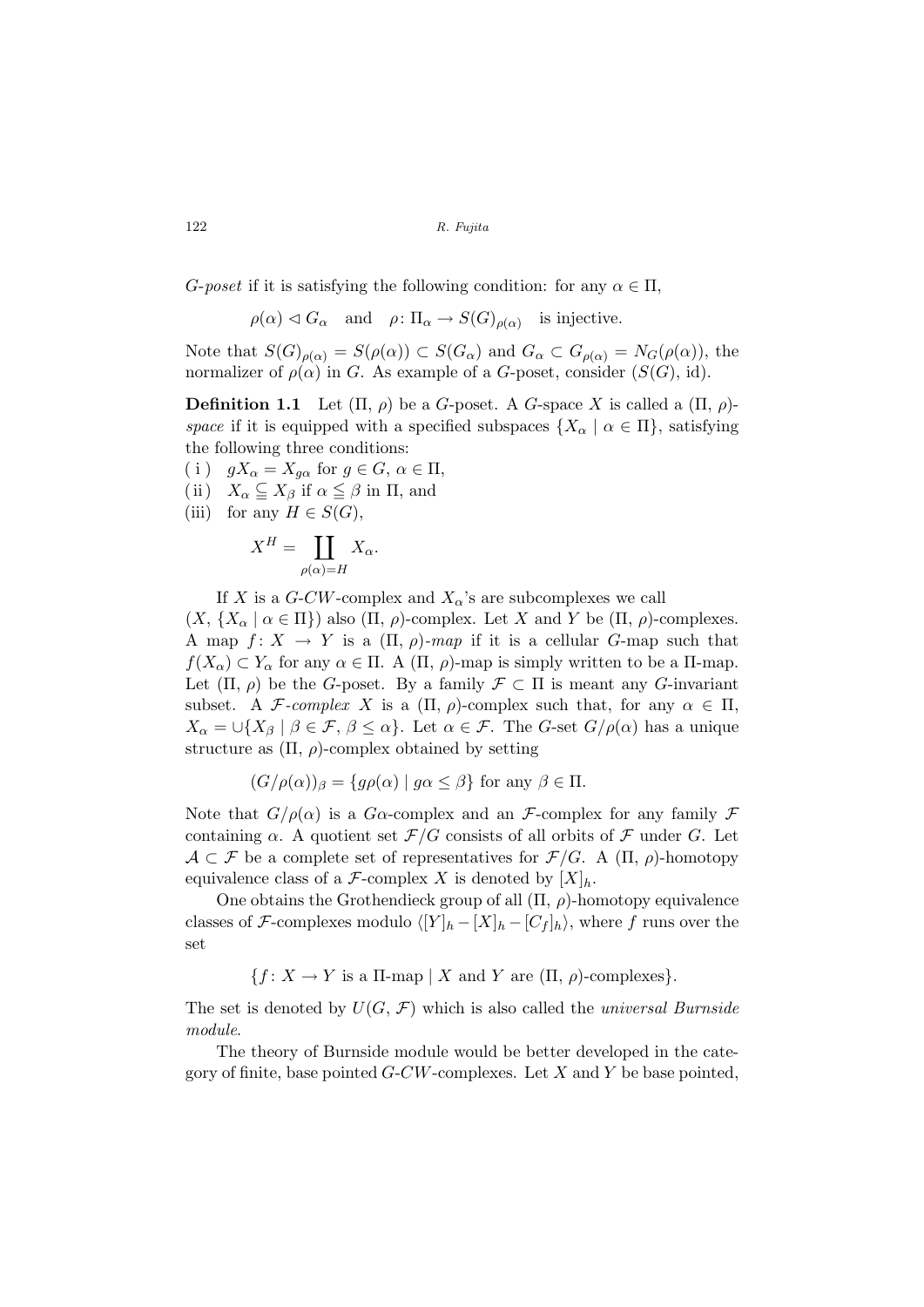finite *G-CW*-complexes. For  $[X]_h$ ,  $[Y]_h \in U(G, \mathcal{F})$ , we set

$$
[X]_h + [Y]_h = [X \vee Y]_h.
$$

Our main theorem is the following.

**Theorem 1.2** The group  $U(G, \mathcal{F})$  is an abelian group generated by  $\{[G/\rho(\alpha)^+]_h \mid \alpha \in \mathcal{A}\}\$ , where  $(G/\rho(\alpha))^+$  is the disjoint union of  $G/\rho(\alpha)$ and a base point. If G is a compact Lie group, then  $U(G, \mathcal{F})$  is a free abelian group with a basis  $\{[G/\rho(\alpha)^+]_h \mid \alpha \in \mathcal{A}\}.$ 

If G is a finite group, we have  $U(G, \mathcal{F}) \cong \Omega(G, \mathcal{F})$ , where  $\Omega(G, \mathcal{F})$  is the Burnside module by Oliver-Petrie [7]. For a base pointed, finite G-CWcomplex X there exists integers  $a_{\alpha}$ , such that

$$
[X]_c = \sum_{\alpha \in \mathcal{A}} a_{\alpha} [(G/\rho(\alpha))^+]_c,
$$

where the sign  $\left[\begin{array}{c} \n\end{array}\right]_c$  is an equivalence class, which will be explained in §2.

In the rest of this paper we describe the detail of the above result, although we will argue using the category of finite, base pointed G-CWcomplexes not that of finite G-CW-complexes. In Section 2, we review fundamentals of Burnside module. Finally, in Section 3, we prove Theorem 1.2.

### 2. Basic properties of Burnside modules

We shall review fundamental properties on the Burnside module. See our general reference R. Oliver-T. Petrie [7] for details. In this section, we assume that G is a finite group. A base pointed version of a  $(\Pi, \rho)$ -complex replaces Definition 1.1 (iii) with the following condition:

for any 
$$
H \in S(G)
$$
,  $X^H = \bigvee_{\rho(\alpha)=H} X_{\alpha}$  (the wedge sum of  $X_{\alpha}$ 's).

Here each subcomplex  $X_{\alpha}$  ( $\alpha \in \Pi$ ) has a base point q. Let X and Y are finite, base pointed (Π,  $\rho$ )-complexes. We call them equivalent if  $\chi(X_{\alpha}) =$  $\chi(Y_\alpha)$  for all  $\alpha \in \Pi$  ( $\chi$  is the Euler characteristic). An equivalence class of X is denoted by  $[X]_c$ . Wedge sum together with the definition  $(X \vee Y)_{\alpha} =$  $X_{\alpha} \vee Y_{\alpha}$  defines an additon of equivalence classes. As a result one obtains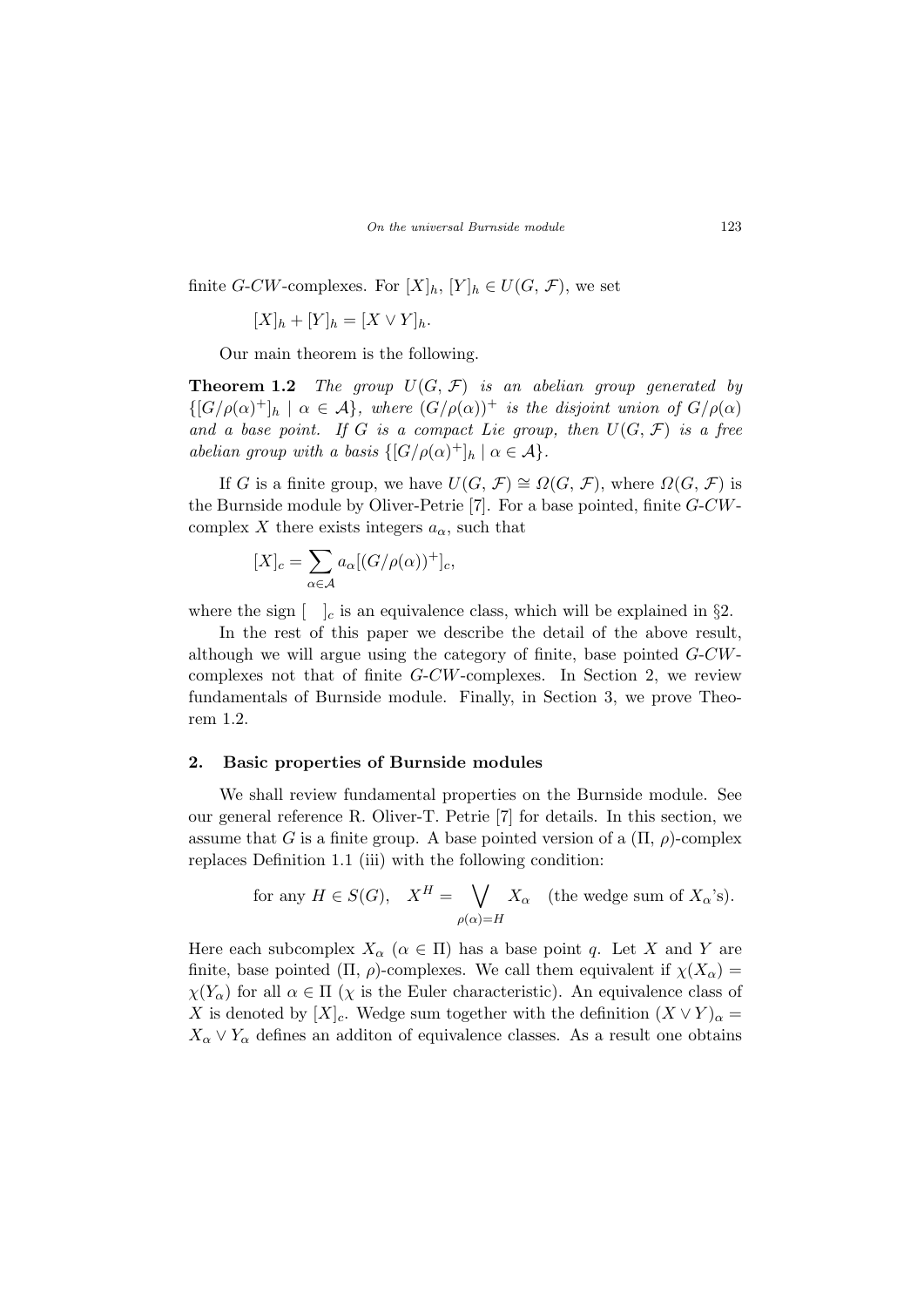124 R. Fujita

an additve abelian group

$$
\Omega(G, \Pi) = \{ [X]_c \mid X \text{ is a } (\Pi, \rho)\text{-complex} \},
$$

which is called a Burnside module associated to Π. This notion is a generalization of the Burnside ring  $\Omega(G)$ . Obviously

$$
\Omega(G) = \Omega(G, S(G)).
$$

Let  $\alpha$  be any element of  $\Pi$  and  $X$  a  $(\Pi, \rho)$ -complex. Construct a new space X' by attaching  $\alpha$ -cells  $G/\rho(\alpha) \times D^{i}$ 's to X. Each attachment map

 $\varphi\colon G/\rho(\alpha)\times S^{i-1}\to X$ 

is defined such that  $\varphi(g\rho(\alpha) \times S^{i-1}) \subset X_{g\alpha}$ . The space X' is equipped with a  $(\Pi, \rho)$ -complex structure:

$$
(X')_{\beta}=X_{\beta}\cup\left(\bigcup\{g\rho(\alpha)\times D^i\mid g\alpha\leq \beta,\,g\in G\}\right)\,\,\text{for}\,\,\beta\in\Pi.
$$

Any  $(\Pi, \rho)$ -complex is constructed from one point by attaching  $\alpha$ -cells for  $\alpha \in \Pi$ . Clearly, a  $(\Pi, \rho)$ -complex is an *F*-complex if and only if it is constructed by attaching  $\alpha$ -cells for  $\alpha \in \mathcal{F}$ . We describe generators for the Burnside module  $\Omega(G, \mathcal{F})$ . A set  $A \subset \mathcal{F}$  is the same as mentioned in §1. Then

Proposition 2.1 ([7, Proposition 1.5])

$$
\Omega(G,\mathcal{F})\cong \bigoplus_{\alpha\in\mathcal{A}}\mathbb{Z}.
$$

Any finite  $(\Pi, \rho)$ -complex X is equivalent in  $\Omega(G, \mathcal{F})$  to a sum of the form  $\sum_{\alpha\in\mathcal{A}} a_{\alpha}[(G/\rho(\alpha))^+]_c$ , and the map  $[X]_c \to \{a_{\alpha}\}_{{\alpha}\in\mathcal{A}}$  defines the isomorphism.

## 3. Proof of Theorem 1.2

We recall a definition. The set  $U(G, \mathcal{F})$  is called the universal Burnside module if it is a Grothendieck group of all  $(\Pi, \rho)$ -homotopy equivalence classes of F-complexes modulo  $\langle [Y]_h - [X]_h - [C_f]_h \rangle$ , where f runs over the set

 ${f : X \to Y \text{ is a } \Pi\text{-map} \mid X \text{ and } Y \text{ are } (\Pi, \rho)\text{-complexes}}.$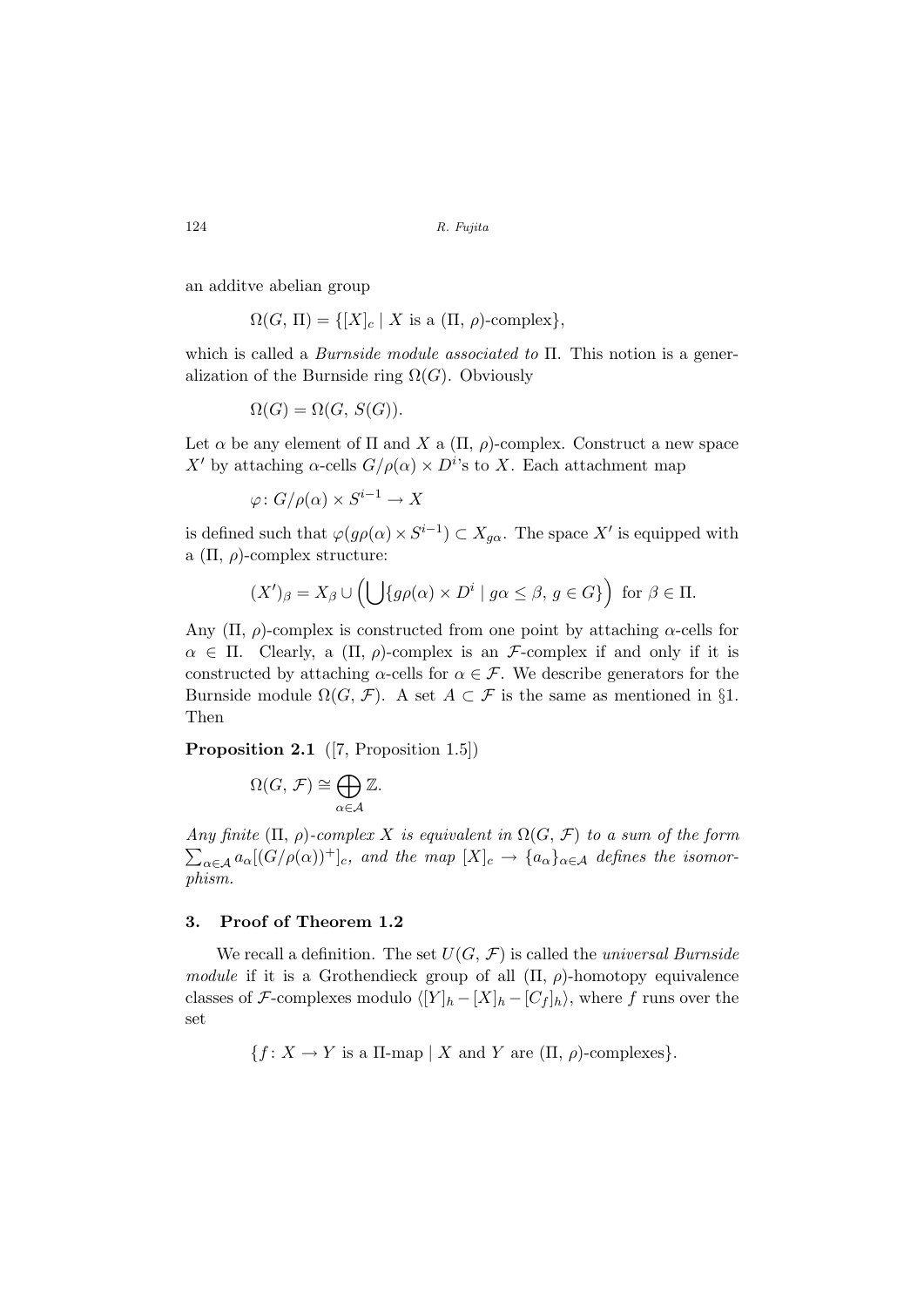**Lemma 3.1** For any  $F$ -complex X, we have

$$
[\Sigma X]_h = -[X]_h \quad \text{in } U(G, \mathcal{F}).
$$

*Proof.* Let X be a F-complex and CX the cone of X. Let  $\iota: X \to CX$  is an inclusion map. By definition, we obtain

$$
[CX]_h = [X]_h + [C_{\iota}]_h.
$$

Since CX is contractible, it follows that  $[CX]_h = 0$  in  $U(G, \mathcal{F})$ . Note that  $C_t$  is homeomorphic to  $\Sigma X$ , and proves the lemma.

Let X be a base pointed topological space. The symbol  $\Sigma^i$  means a Let X be a base pointed topological space. The symbol  $\Sigma$  mean<br>reduced *i*-th suspension operator, that is,  $\Sigma^0 X = X$ ,  $\Sigma^i X = \Sigma(\Sigma^{i-1} X)$ .

Corollary 3.2 One has that

$$
\left[\Sigma^{k+1}X\right]_h = -\left[\Sigma^k X\right]_h \quad in \ U(G, \mathcal{F}).
$$

*Proof.* Clear by definition and Lemma 3.1.  $\Box$ 

*Proof of* Theorem 1.2. We proceed by induction on the dimension of  $\mathcal{F}$ complex. Since any F-complex  $X'$  is constructed by attaching  $\alpha$ -cells for  $\alpha \in \mathcal{F}$  to the lower dimensional complex X. That is,

$$
X' = X \bigcup_{\varphi} (G/\rho(\alpha) \times D^i),
$$

where  $\varphi: G/\rho(\alpha) \times S^{i-1} \to X$  is an attachment map such that  $\varphi(g\rho(\alpha)) \times$  $S^{i-1}$ )  $\subset X_{g\alpha}$ . If  $\iota: X \to X'$  is an inclusion map,  $C_{\iota}$  is  $(\Pi, \rho)$ -homotopy equivalent to  $\Sigma^{i}(G/\rho(\alpha))^{+}$ .

By definition,

$$
[X']_h = [X]_h + [C_{\iota}]_h.
$$

Hence we have

$$
[X']_h = [X]_h + [\Sigma^i (G/\rho(\alpha))^+]_h
$$
  
=  $[X]_h + (-1)^i [(G/\rho(\alpha))^+]_h.$ 

By assumption of induction,  $[X]_h$  is generated by the  $[(G/\rho(\alpha))^+]_h$  for  $\alpha \in \mathcal{A}$ . Assume that G is a compact Lie group. We shall show that the  $(\alpha \in \mathcal{A})$ . Assume that G is a compact Lie group. We shall show that the  $[(G/\rho(\beta))^+]_h$ 's are linearly independent. Suppose  $\sum_{\beta \in \mathcal{A}} n_{\beta} [(G/\rho(\beta))^+]_h =$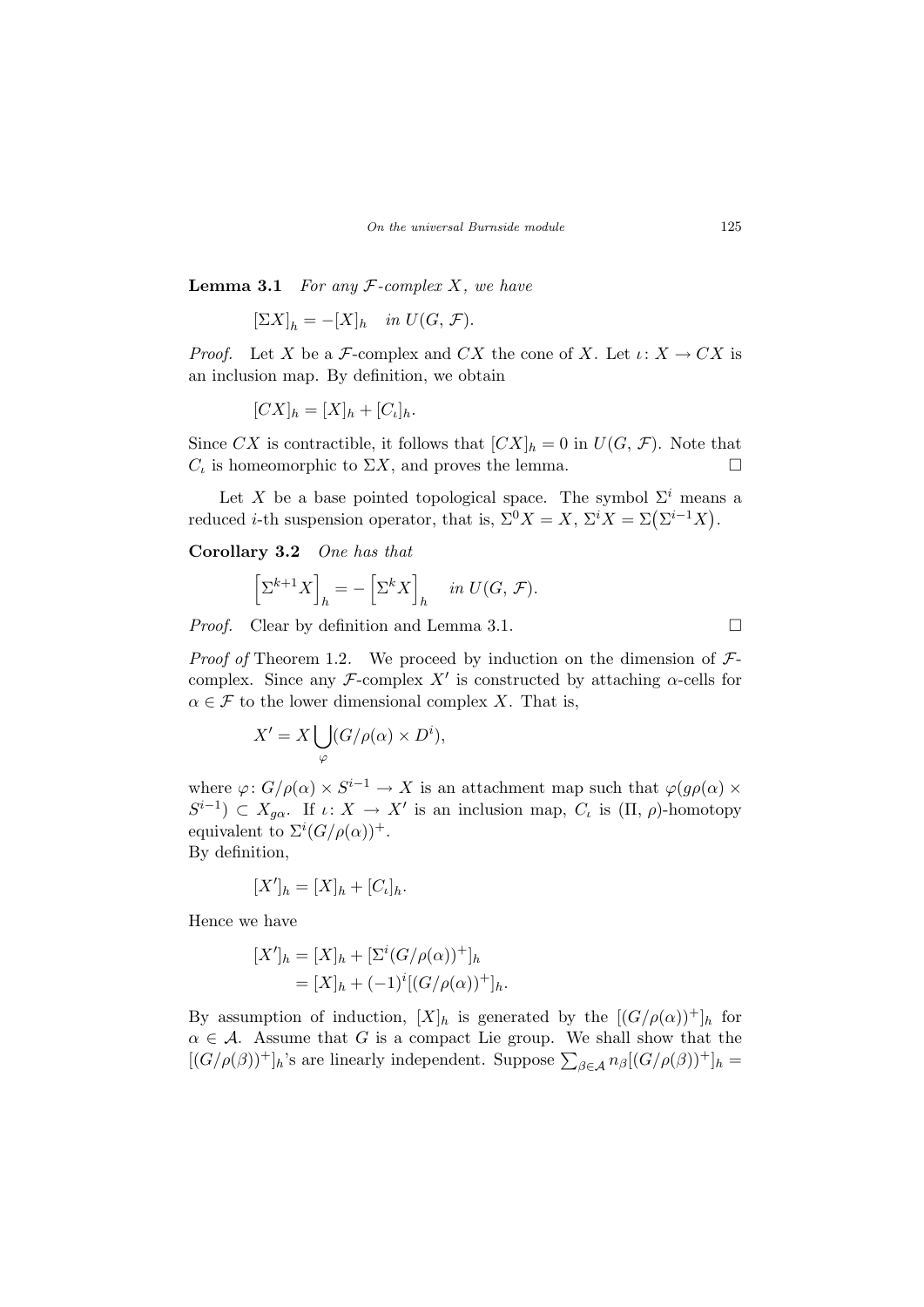126 R. Fujita

0 in  $U(G, \mathcal{F})$ . Let  $\alpha$  be minimal with respect to inclusion such that  $n_{\alpha} \neq 0$ . Then we have

$$
0 = \bar{\chi}_{\alpha,\rho(\alpha)}(0) = \sum_{\beta \in \mathcal{A}} n_{\beta} \bar{\chi}(((G/\rho(\beta)))^+_{\alpha})^{\rho(\alpha)}) = n_{\alpha} \bar{\chi}(G_{\alpha}/\rho(\alpha)),
$$

where  $\bar{\chi}_{\alpha,K}([X]_h) = \bar{\chi}(X_{\alpha}^K)$  for any subgroup K of G and  $\bar{\chi}(X) = \chi(X) - 1$ for any space X. Let  $W\rho(\alpha)$  be a group  $N\rho(\alpha)/\rho(\alpha)$ , the Weyl group of  $\rho(\alpha)$ . When  $W\rho(\alpha)$  is a finite group, it follows that  $G_{\alpha}/\rho(\alpha)$  is finite. Then we have that  $n_{\alpha}$  is zero, this is a contradiction. We consider the case  $W\rho(\alpha)$ is not finite. By definition,

$$
(G/\rho(\alpha))_{\alpha}^{\rho(\alpha)} = (G/\rho(\alpha))_{\alpha} = G_{\alpha}/\rho(\alpha).
$$

Since  $(G/\rho(\alpha))^{(\rho(\alpha))}$  carries a free  $W\rho(\alpha)$ -action and hence a free  $S^1$ -action, then

$$
\chi((G/\rho(\alpha))^{\rho(\alpha)})=0.
$$

Thus  $\chi((G/\rho(\alpha))_{\alpha}^{\rho(\alpha)})=0$ , and our theorem is proved.

**Proposition 3.3** For a finite group G, we have  $U(G, \mathcal{F}) \cong \Omega(G, \mathcal{F})$ .

*Proof.* A map  $\psi: U(G, \mathcal{F}) \to \Omega(G, \mathcal{F}): [(G/\rho(\alpha))^+]_h \mapsto [(G/\rho(\alpha))^+]_c$  is a surjective homomorphism by definition. Both  $\{[(G/\rho(\alpha))^+]_h \mid \alpha \in \mathcal{A}\}\$ and  $\{[(G/\rho(\alpha))^+]_c \mid \alpha \in \mathcal{A}\}\$ are linearly independent. Thus  $\psi$  is injective.  $\Box$ 

#### References

- [1] Dovermann K.H. and Rothenberg M., The generalized whitehead torsion of a Gfibre homotopy equivalence. Lecure Notes in Math. Transformation Groups (K. Kawakubo, ed), vol. 1375, Springer-Verlag, 1989, pp. 60–88.
- [2] tom Dieck T., The Burnside Ring of a Compact Lie Group. I. Ann. Math. 215 (1975), 235–250.
- [3] tom Dieck T., Transformation Groups and Representation Theory. Lecture Notes in Math. vol. 766, Springer-Verlag, 1978.
- [4] Fujita R., The resolution module of a space and its universal covering space. Journal of The Faculty of Environment Science and Technology, Okayama Univ. 5 (2000), 57–69.
- [5] Fujita R., Congruences for the Burnside module. Hokkaido Math. J. 32 (2003), 117–126.